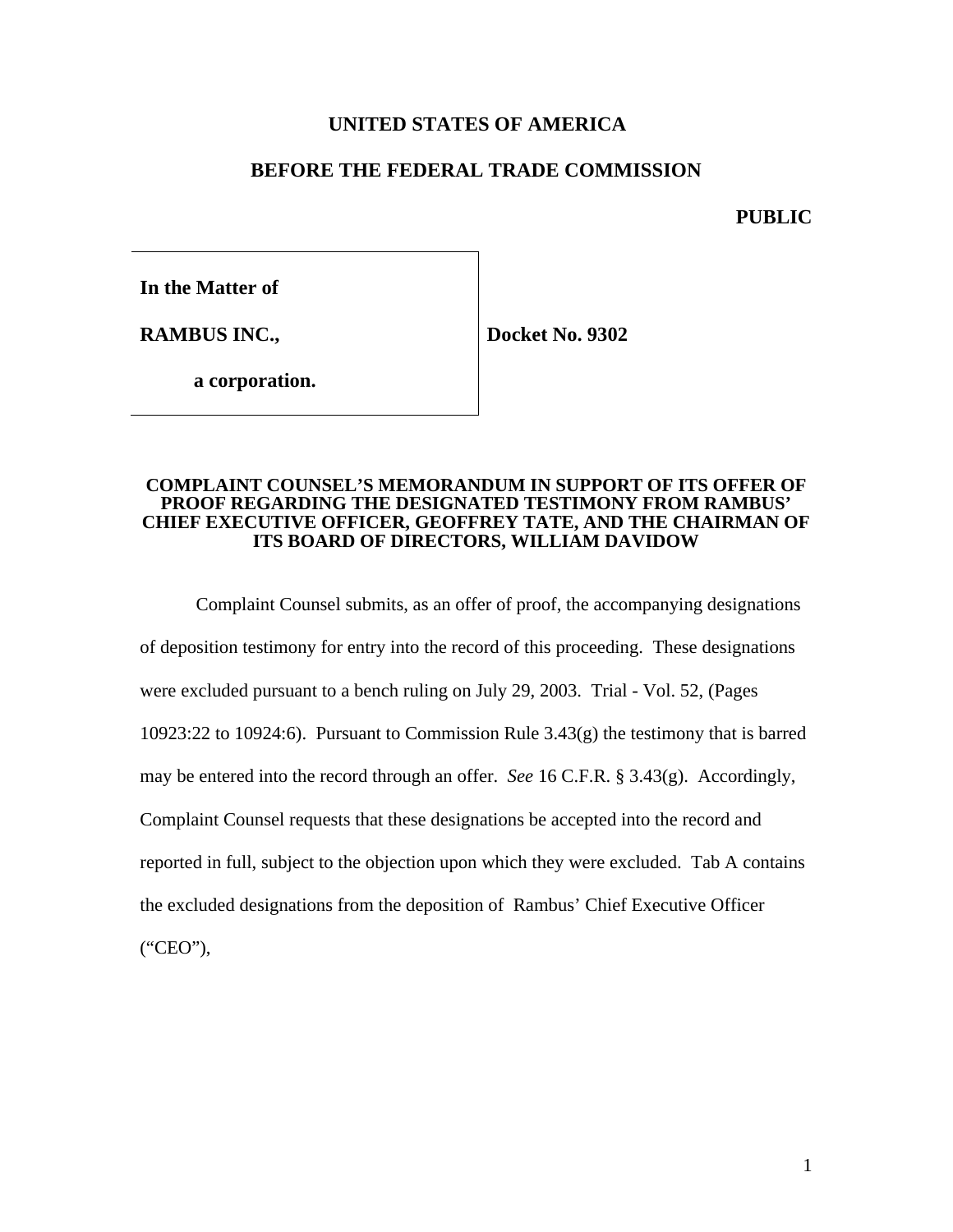Geoffrey Tate. Tab B contains the excluded designations from the depositions of

 $\overline{a}$ 

Rambus' Chairman of the Board ("Chairman"), William Davidow.

DATED: August 1, 2003 Respectfully submitted,

M. Sean Royall Geoffrey D. Oliver Charlotte Manning Bureau of Competition Federal Trade Commission Washington, D.C. 20580 (202) 326-3663 (202) 326-3496 (fax)

Counsel Supporting the Complaint